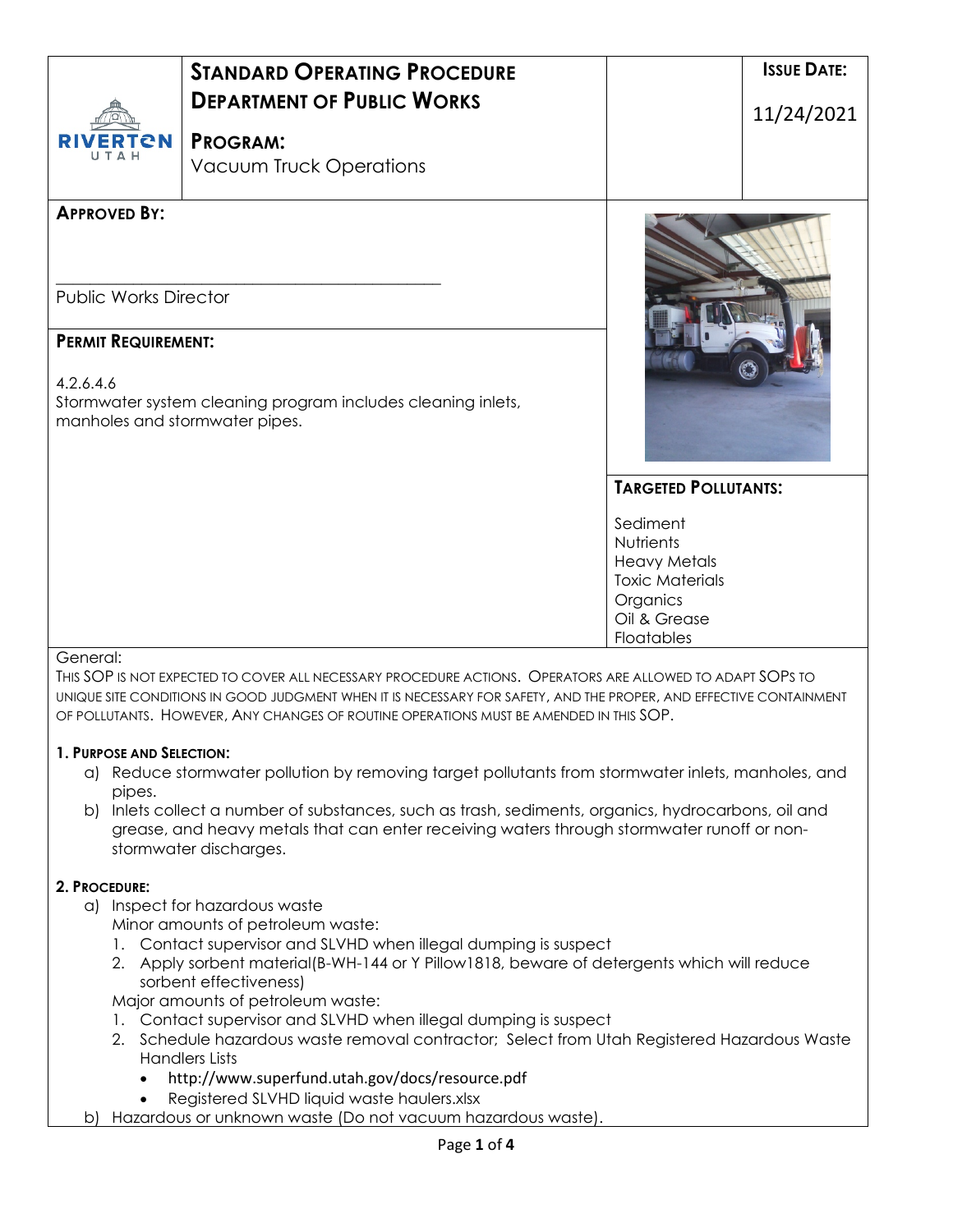|                                                                                                                                                                                | <b>STANDARD OPERATING PROCEDURE</b>                                                                                                                                                                                                                                                                                                                                                                                                                                                                         | <b>ISSUE DATE:</b> |  |  |  |
|--------------------------------------------------------------------------------------------------------------------------------------------------------------------------------|-------------------------------------------------------------------------------------------------------------------------------------------------------------------------------------------------------------------------------------------------------------------------------------------------------------------------------------------------------------------------------------------------------------------------------------------------------------------------------------------------------------|--------------------|--|--|--|
|                                                                                                                                                                                | <b>DEPARTMENT OF PUBLIC WORKS</b>                                                                                                                                                                                                                                                                                                                                                                                                                                                                           | 11/24/2021         |  |  |  |
| СN                                                                                                                                                                             | <b>PROGRAM:</b>                                                                                                                                                                                                                                                                                                                                                                                                                                                                                             |                    |  |  |  |
|                                                                                                                                                                                | <b>Vacuum Truck Operations</b>                                                                                                                                                                                                                                                                                                                                                                                                                                                                              |                    |  |  |  |
|                                                                                                                                                                                |                                                                                                                                                                                                                                                                                                                                                                                                                                                                                                             |                    |  |  |  |
| 1.<br>2.<br>3.<br>$\bullet$                                                                                                                                                    | Emergency HAZMAT 911 and SLVHD: Emergency constitutes flowing uncontained waste.<br>Emergency SLVHD 580-6681: Emergency constitutes potential for waste to be carried by water.<br>Non Emergency SLVHD 801-313-6700: Not exposed to water and no immediate threat to<br>stormwater<br>3. Schedule hazardous waste removal contractor; Select from Utah Registered Hazardous Waste<br><b>Handlers Lists</b><br>http://www.superfund.utah.gov/docs/resource.pdf<br>Registered SLVHD liquid waste haulers.xlsx |                    |  |  |  |
| c) Inspect for need:                                                                                                                                                           |                                                                                                                                                                                                                                                                                                                                                                                                                                                                                                             |                    |  |  |  |
| 1. Remove large loose debris and sorbent materials with hand tools. Do not enter MH.<br>2. Focus on systems where box sump or pipe contains 2" or more of sediment and debris. |                                                                                                                                                                                                                                                                                                                                                                                                                                                                                                             |                    |  |  |  |
| 4. DISPOSAL PROCEDURE:                                                                                                                                                         |                                                                                                                                                                                                                                                                                                                                                                                                                                                                                                             |                    |  |  |  |
|                                                                                                                                                                                | a) Vacuum(small quantity): Discharge liquids to washbay and solids to sweeper dewatering bin.                                                                                                                                                                                                                                                                                                                                                                                                               |                    |  |  |  |
| b)<br>facility sheet.                                                                                                                                                          | Dispose of PW waste consisting of mostly sediment at approved disposal locations. See dump                                                                                                                                                                                                                                                                                                                                                                                                                  |                    |  |  |  |
|                                                                                                                                                                                | c) Dispose of waste consisting of high organic and inorganic trash at approved disposal facilities. See                                                                                                                                                                                                                                                                                                                                                                                                     |                    |  |  |  |
|                                                                                                                                                                                | dump facility sheet.<br>d) Disposal of hazardous waste                                                                                                                                                                                                                                                                                                                                                                                                                                                      |                    |  |  |  |
|                                                                                                                                                                                | 1. Amounts with quantities that can be pumped at:                                                                                                                                                                                                                                                                                                                                                                                                                                                           |                    |  |  |  |
|                                                                                                                                                                                | Contract a Utah Registered Hazardous Waste Handler<br>2. De minimis amounts (amounts that can be absorbed with sorbents)                                                                                                                                                                                                                                                                                                                                                                                    |                    |  |  |  |
|                                                                                                                                                                                | Spent sorbents may be disposed in our covered dumpsters and waste bay when it is                                                                                                                                                                                                                                                                                                                                                                                                                            |                    |  |  |  |
|                                                                                                                                                                                | changed to dry material, i.e. sorbent material that does not drip liquid.<br>3. Caution: review MSDS sheets and follow the specific disposal requirements                                                                                                                                                                                                                                                                                                                                                   |                    |  |  |  |
|                                                                                                                                                                                | Hazardous material may be stored in yellow hazardous waste bin, labeled 5gal plastic                                                                                                                                                                                                                                                                                                                                                                                                                        |                    |  |  |  |
|                                                                                                                                                                                | buckets with lids or as specified by MSDS sheets.                                                                                                                                                                                                                                                                                                                                                                                                                                                           |                    |  |  |  |
|                                                                                                                                                                                | e) Disposal of slurry<br>Trans Jordan Landfill does not accept liquid loads. http://www.transjordan.org/                                                                                                                                                                                                                                                                                                                                                                                                    |                    |  |  |  |
|                                                                                                                                                                                |                                                                                                                                                                                                                                                                                                                                                                                                                                                                                                             |                    |  |  |  |
|                                                                                                                                                                                | 5. VACUUM FREQUENCY- STREET SYSTEMS:                                                                                                                                                                                                                                                                                                                                                                                                                                                                        |                    |  |  |  |
|                                                                                                                                                                                | a) Operate the vacuum per vacuum schedule document                                                                                                                                                                                                                                                                                                                                                                                                                                                          |                    |  |  |  |
|                                                                                                                                                                                | 6. VACUUM FREQUENCY-SHOP YARDS SYSTEMS:                                                                                                                                                                                                                                                                                                                                                                                                                                                                     |                    |  |  |  |
|                                                                                                                                                                                | a) Vacuum Public works yard per vacuum schedule document                                                                                                                                                                                                                                                                                                                                                                                                                                                    |                    |  |  |  |
| <b>7. DOCUMENTATION:</b>                                                                                                                                                       |                                                                                                                                                                                                                                                                                                                                                                                                                                                                                                             |                    |  |  |  |
|                                                                                                                                                                                | a) Record in the jet truck operation in iworgs under the SWD-Jet Truck problem code and identify the                                                                                                                                                                                                                                                                                                                                                                                                        |                    |  |  |  |
| reporting party with the following convention words: Public, Administration, or the City Departments                                                                           |                                                                                                                                                                                                                                                                                                                                                                                                                                                                                                             |                    |  |  |  |
| and Divisions how they are listed on the City webpage. You may add following this convention<br>work, the person. Create a node and add a work order number to it?????         |                                                                                                                                                                                                                                                                                                                                                                                                                                                                                                             |                    |  |  |  |
|                                                                                                                                                                                | b) Training Log: S:\Stormwater\SWMP WORKING DOCUMENTS\Training\Training Video                                                                                                                                                                                                                                                                                                                                                                                                                               |                    |  |  |  |
| c) Hazardous Waste:                                                                                                                                                            |                                                                                                                                                                                                                                                                                                                                                                                                                                                                                                             |                    |  |  |  |

- 1. Found in manholes, catchbasins, and pipes:
	- Contact Supervisor File spill report Record in Vacuum Log. Contact SLVHD when illegal dumping is suspect.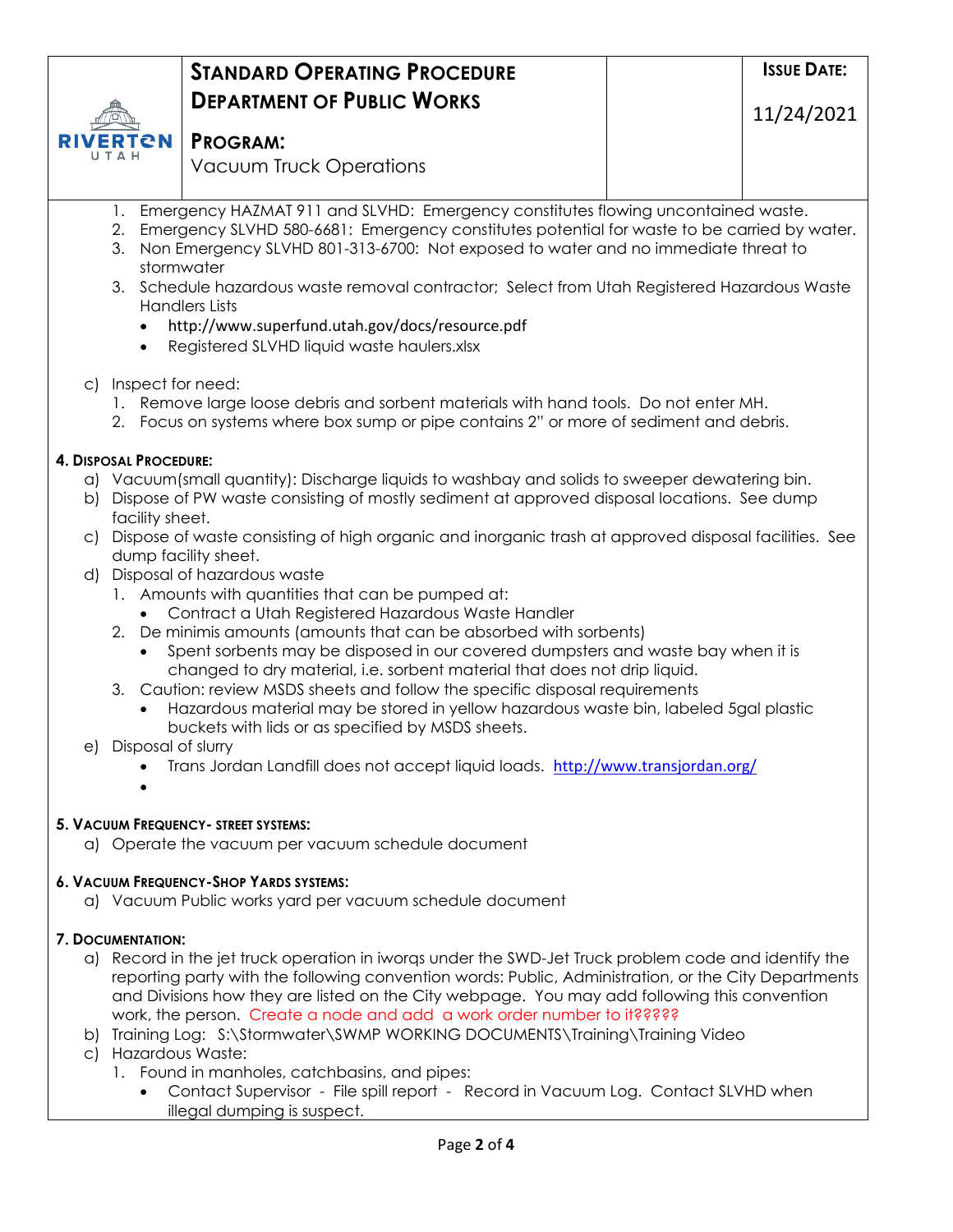|                                                                                                                                                                                        | <b>STANDARD OPERATING PROCEDURE</b>                                                                                                                                     |  | <b>ISSUE DATE:</b> |  |  |  |
|----------------------------------------------------------------------------------------------------------------------------------------------------------------------------------------|-------------------------------------------------------------------------------------------------------------------------------------------------------------------------|--|--------------------|--|--|--|
|                                                                                                                                                                                        | <b>DEPARTMENT OF PUBLIC WORKS</b>                                                                                                                                       |  |                    |  |  |  |
|                                                                                                                                                                                        | <b>PROGRAM:</b>                                                                                                                                                         |  | 11/24/2021         |  |  |  |
|                                                                                                                                                                                        | <b>Vacuum Truck Operations</b>                                                                                                                                          |  |                    |  |  |  |
|                                                                                                                                                                                        |                                                                                                                                                                         |  |                    |  |  |  |
|                                                                                                                                                                                        | 2. Found in oil/water separators: Record in Vacuum Log.                                                                                                                 |  |                    |  |  |  |
| 9. DIVISION:                                                                                                                                                                           | a) Stormwater                                                                                                                                                           |  |                    |  |  |  |
| <b>10. LICENSE AND CERTIFICATIONS:</b><br>a) Class B license with tanker endorsement.                                                                                                  |                                                                                                                                                                         |  |                    |  |  |  |
| 11. TRAINING:                                                                                                                                                                          |                                                                                                                                                                         |  |                    |  |  |  |
| a) Train employees 1/Year and at hire.<br>b) Education material: Public Works Training Module Shop Facilities No. 101<br>c) Current copy of the SOP should be carried with the vacuum. |                                                                                                                                                                         |  |                    |  |  |  |
| 12. SPECIALTY EQUIPMENT:                                                                                                                                                               |                                                                                                                                                                         |  |                    |  |  |  |
|                                                                                                                                                                                        | a) Vactor 2100 Series; see inventory                                                                                                                                    |  |                    |  |  |  |
|                                                                                                                                                                                        | b) Hand fork and javelin<br>c) 24' pole with two retrieval attachments                                                                                                  |  |                    |  |  |  |
|                                                                                                                                                                                        |                                                                                                                                                                         |  |                    |  |  |  |
| <b>13. CREW:</b><br>a) 2 man crew                                                                                                                                                      |                                                                                                                                                                         |  |                    |  |  |  |
| b) Operator levels. I-III                                                                                                                                                              |                                                                                                                                                                         |  |                    |  |  |  |
| 14. SAFETY:                                                                                                                                                                            |                                                                                                                                                                         |  |                    |  |  |  |
|                                                                                                                                                                                        | a) Recognize pedestrians and check all blind spot before moving.                                                                                                        |  |                    |  |  |  |
| C)                                                                                                                                                                                     | b) Use TTC devices on all roadway and pedestrian systems in accordance to the MUTCD.<br>Never leave unsecured work site unattended and ensure hazards are safe prior to |  |                    |  |  |  |
| leaving.                                                                                                                                                                               |                                                                                                                                                                         |  |                    |  |  |  |
| <b>15. PERSONAL PROTECTIVE EQUIPMENT:</b>                                                                                                                                              |                                                                                                                                                                         |  |                    |  |  |  |
| a) Safety glasses                                                                                                                                                                      |                                                                                                                                                                         |  |                    |  |  |  |
| b) Safety shoes<br>Ear protection<br>C)                                                                                                                                                |                                                                                                                                                                         |  |                    |  |  |  |
| d) Gloves                                                                                                                                                                              |                                                                                                                                                                         |  |                    |  |  |  |
| <b>Safety Vest</b><br>f                                                                                                                                                                | e) Coveralls (optional)                                                                                                                                                 |  |                    |  |  |  |
|                                                                                                                                                                                        |                                                                                                                                                                         |  |                    |  |  |  |
| 16. SPECIALTY EQUIPMENT:<br>a) 24' pole,                                                                                                                                               |                                                                                                                                                                         |  |                    |  |  |  |
|                                                                                                                                                                                        | Attachments: Claw, Hook                                                                                                                                                 |  |                    |  |  |  |
| <b>17. VACUUM TRUCK CAPABILITIES:</b>                                                                                                                                                  |                                                                                                                                                                         |  |                    |  |  |  |
| a) Current hose length: 447 feet                                                                                                                                                       |                                                                                                                                                                         |  |                    |  |  |  |
| b) Jet truck capability basis for design                                                                                                                                               |                                                                                                                                                                         |  |                    |  |  |  |
| 400' standard jet hose reach<br>7' horizontal tube reach front access from front bumper                                                                                                |                                                                                                                                                                         |  |                    |  |  |  |
| 15' horizontal tube reach side access from truck tires                                                                                                                                 |                                                                                                                                                                         |  |                    |  |  |  |
| Page 3 of 4                                                                                                                                                                            |                                                                                                                                                                         |  |                    |  |  |  |